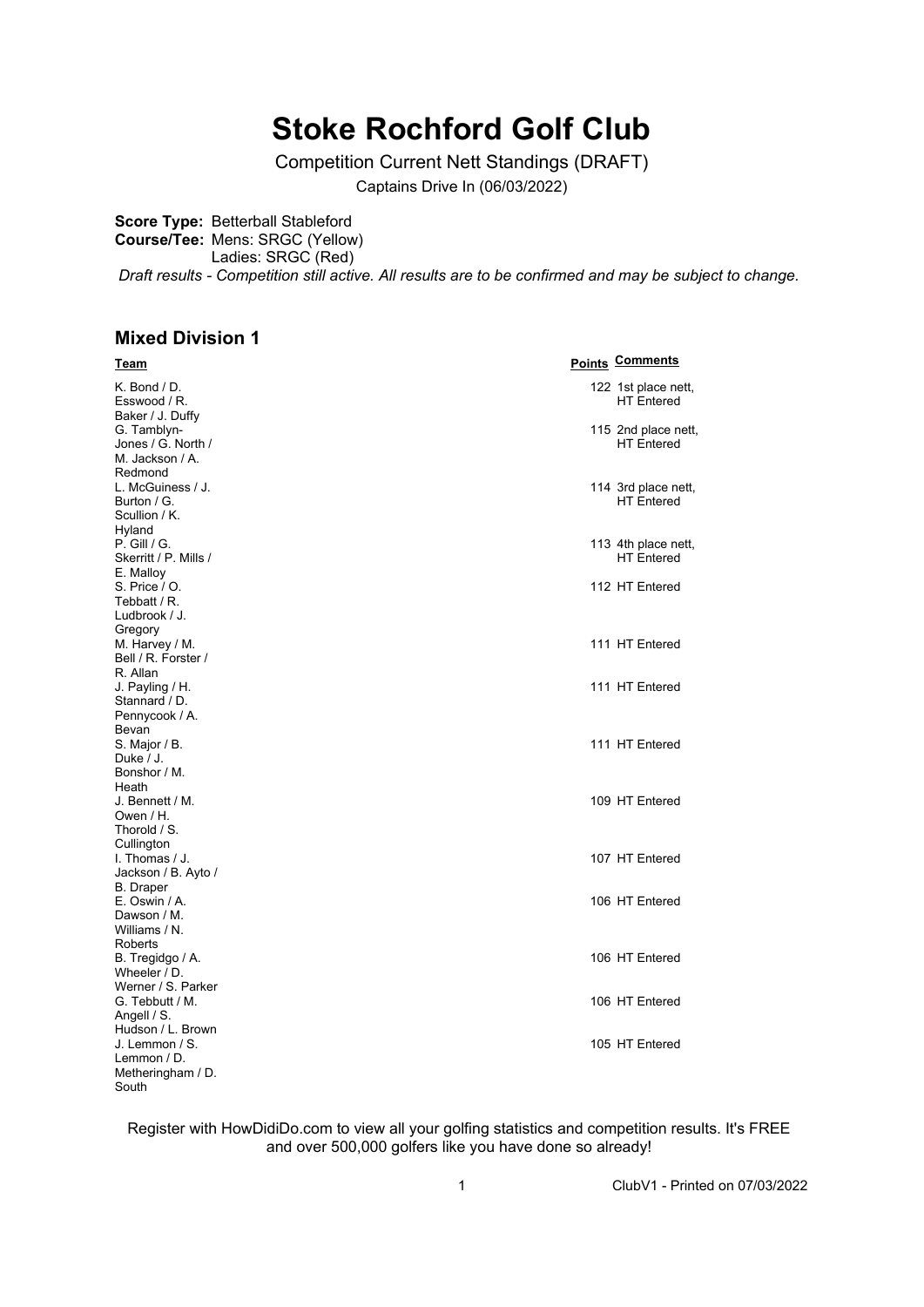**Score Type:** Betterball Stableford **Course/Tee:** Mens: SRGC (Yellow) Ladies: SRGC (Red) *Draft results - Competition still active. All results are to be confirmed and may be subject to change.*

## **Mixed Division 1**

| 105 HT Entered<br>G. Staines / R.<br>Green / A.<br>Stannard / S.<br>P. Knapp / A.<br>104 HT Entered<br>103 HT Entered<br>103 HT Entered<br>102 HT Entered<br>102 HT Entered<br>102 HT Entered<br>D. Knight / J.<br>White / J.<br>Hitchman / H. Dow<br>102 HT Entered<br>G. Manton / J.<br>Manton / P. Davy /<br>E. Steele<br>G. McCartney / L.<br>101 HT Entered<br>Desmond / P.<br>Kidd / R. Clifton<br>99 HT Entered<br>J. Purdy / K.<br>Helstrip / R.<br>Smith $/ A$ .<br>Edwards<br>95 HT Entered<br>R. Gibbons / H.<br>Gibbons / J.<br>Gibbons<br>N. Southwell / R.<br>92 HT Entered<br>Southwell / C.<br>Cockerton / R.<br>Griffin | <u>Team</u>          | <b>Points Comments</b> |
|------------------------------------------------------------------------------------------------------------------------------------------------------------------------------------------------------------------------------------------------------------------------------------------------------------------------------------------------------------------------------------------------------------------------------------------------------------------------------------------------------------------------------------------------------------------------------------------------------------------------------------------|----------------------|------------------------|
|                                                                                                                                                                                                                                                                                                                                                                                                                                                                                                                                                                                                                                          |                      |                        |
|                                                                                                                                                                                                                                                                                                                                                                                                                                                                                                                                                                                                                                          |                      |                        |
|                                                                                                                                                                                                                                                                                                                                                                                                                                                                                                                                                                                                                                          |                      |                        |
|                                                                                                                                                                                                                                                                                                                                                                                                                                                                                                                                                                                                                                          | Carter               |                        |
|                                                                                                                                                                                                                                                                                                                                                                                                                                                                                                                                                                                                                                          |                      |                        |
|                                                                                                                                                                                                                                                                                                                                                                                                                                                                                                                                                                                                                                          | Footitt / D.         |                        |
|                                                                                                                                                                                                                                                                                                                                                                                                                                                                                                                                                                                                                                          | Bostock / S.         |                        |
|                                                                                                                                                                                                                                                                                                                                                                                                                                                                                                                                                                                                                                          | Mulvey               |                        |
|                                                                                                                                                                                                                                                                                                                                                                                                                                                                                                                                                                                                                                          | B. White / E.        |                        |
|                                                                                                                                                                                                                                                                                                                                                                                                                                                                                                                                                                                                                                          | Plant / G. Plant /   |                        |
|                                                                                                                                                                                                                                                                                                                                                                                                                                                                                                                                                                                                                                          | M. McArthur          |                        |
|                                                                                                                                                                                                                                                                                                                                                                                                                                                                                                                                                                                                                                          | P. Haggerty / T.     |                        |
|                                                                                                                                                                                                                                                                                                                                                                                                                                                                                                                                                                                                                                          | Haggerty / P.        |                        |
|                                                                                                                                                                                                                                                                                                                                                                                                                                                                                                                                                                                                                                          | Watson / A.          |                        |
|                                                                                                                                                                                                                                                                                                                                                                                                                                                                                                                                                                                                                                          | Watson               |                        |
|                                                                                                                                                                                                                                                                                                                                                                                                                                                                                                                                                                                                                                          | J. Footitt / T.      |                        |
|                                                                                                                                                                                                                                                                                                                                                                                                                                                                                                                                                                                                                                          | Younghusband /       |                        |
|                                                                                                                                                                                                                                                                                                                                                                                                                                                                                                                                                                                                                                          | B. Murray / J.       |                        |
|                                                                                                                                                                                                                                                                                                                                                                                                                                                                                                                                                                                                                                          | Rutherford           |                        |
|                                                                                                                                                                                                                                                                                                                                                                                                                                                                                                                                                                                                                                          | S. Austin / K. Van   |                        |
|                                                                                                                                                                                                                                                                                                                                                                                                                                                                                                                                                                                                                                          | Den Enden / N.       |                        |
|                                                                                                                                                                                                                                                                                                                                                                                                                                                                                                                                                                                                                                          | Doubleday / S.       |                        |
|                                                                                                                                                                                                                                                                                                                                                                                                                                                                                                                                                                                                                                          | Greenfield           |                        |
|                                                                                                                                                                                                                                                                                                                                                                                                                                                                                                                                                                                                                                          |                      |                        |
|                                                                                                                                                                                                                                                                                                                                                                                                                                                                                                                                                                                                                                          |                      |                        |
|                                                                                                                                                                                                                                                                                                                                                                                                                                                                                                                                                                                                                                          |                      |                        |
|                                                                                                                                                                                                                                                                                                                                                                                                                                                                                                                                                                                                                                          |                      |                        |
|                                                                                                                                                                                                                                                                                                                                                                                                                                                                                                                                                                                                                                          |                      |                        |
|                                                                                                                                                                                                                                                                                                                                                                                                                                                                                                                                                                                                                                          |                      |                        |
|                                                                                                                                                                                                                                                                                                                                                                                                                                                                                                                                                                                                                                          |                      |                        |
|                                                                                                                                                                                                                                                                                                                                                                                                                                                                                                                                                                                                                                          |                      |                        |
|                                                                                                                                                                                                                                                                                                                                                                                                                                                                                                                                                                                                                                          |                      |                        |
|                                                                                                                                                                                                                                                                                                                                                                                                                                                                                                                                                                                                                                          |                      |                        |
|                                                                                                                                                                                                                                                                                                                                                                                                                                                                                                                                                                                                                                          |                      |                        |
|                                                                                                                                                                                                                                                                                                                                                                                                                                                                                                                                                                                                                                          |                      |                        |
|                                                                                                                                                                                                                                                                                                                                                                                                                                                                                                                                                                                                                                          |                      |                        |
|                                                                                                                                                                                                                                                                                                                                                                                                                                                                                                                                                                                                                                          |                      |                        |
|                                                                                                                                                                                                                                                                                                                                                                                                                                                                                                                                                                                                                                          |                      |                        |
|                                                                                                                                                                                                                                                                                                                                                                                                                                                                                                                                                                                                                                          |                      |                        |
|                                                                                                                                                                                                                                                                                                                                                                                                                                                                                                                                                                                                                                          |                      |                        |
|                                                                                                                                                                                                                                                                                                                                                                                                                                                                                                                                                                                                                                          |                      |                        |
|                                                                                                                                                                                                                                                                                                                                                                                                                                                                                                                                                                                                                                          |                      |                        |
| 89 HT Entered                                                                                                                                                                                                                                                                                                                                                                                                                                                                                                                                                                                                                            | K. Taylor / S.       |                        |
|                                                                                                                                                                                                                                                                                                                                                                                                                                                                                                                                                                                                                                          | Taylor / D.          |                        |
|                                                                                                                                                                                                                                                                                                                                                                                                                                                                                                                                                                                                                                          | Hamilton / C.        |                        |
|                                                                                                                                                                                                                                                                                                                                                                                                                                                                                                                                                                                                                                          | Hamilton             |                        |
| 88 HT Entered                                                                                                                                                                                                                                                                                                                                                                                                                                                                                                                                                                                                                            | S. Boles / G.        |                        |
|                                                                                                                                                                                                                                                                                                                                                                                                                                                                                                                                                                                                                                          | Birkinshaw / L.      |                        |
|                                                                                                                                                                                                                                                                                                                                                                                                                                                                                                                                                                                                                                          | Shotliff / D. Glover |                        |

Register with HowDidiDo.com to view all your golfing statistics and competition results. It's FREE and over 500,000 golfers like you have done so already!